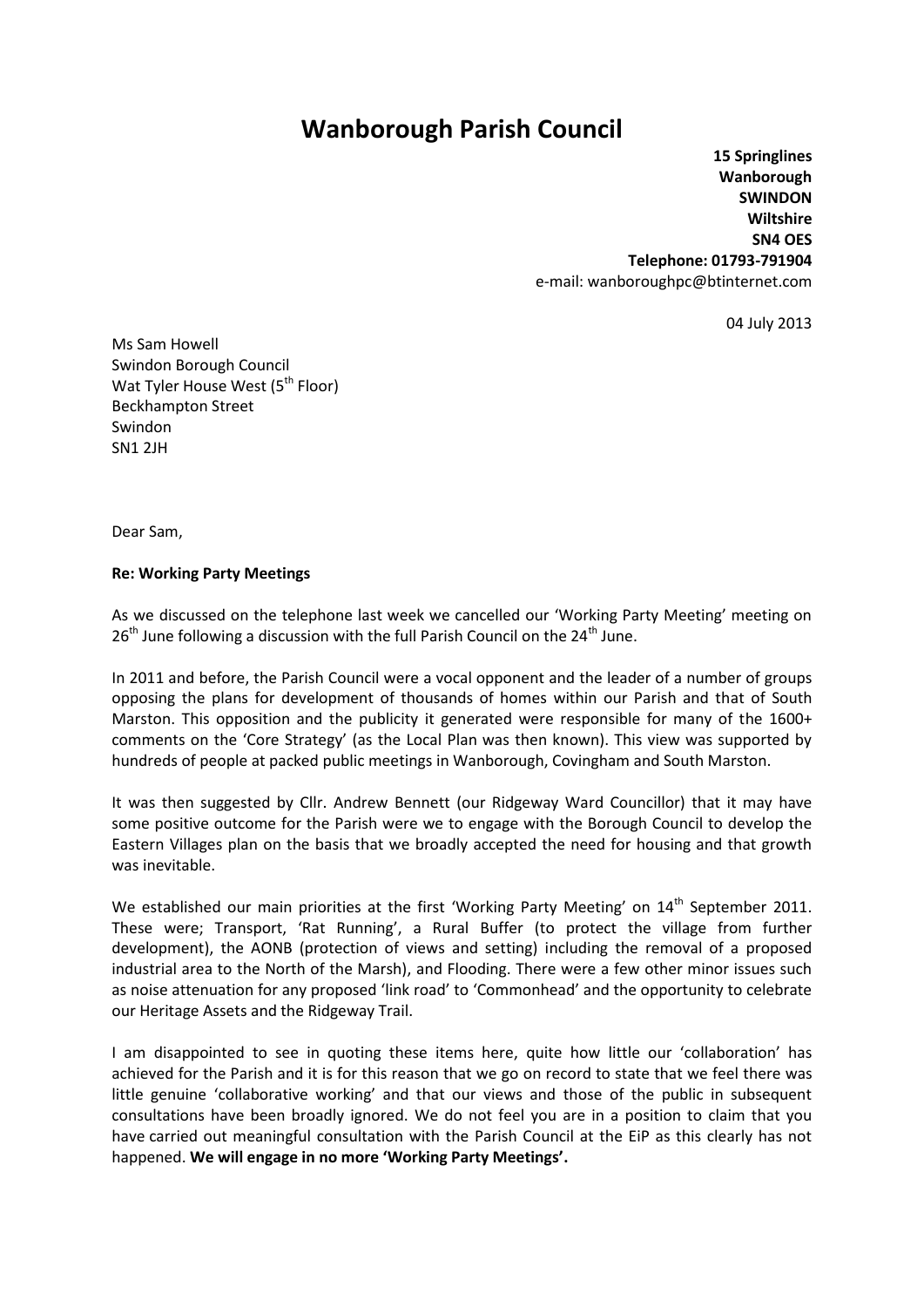The above is not intended as a criticism of you and your colleagues whom we believe had a genuine intent, although perhaps more robust reporting up the chain of command would have helped. Phil Smith mentioned at our last meeting that he may not have communicated our anger to Richard Bell and the Council Leader and this was evident when we met them.

In the summer of 2012 Cllr Heenan announced to the press that 'he' had come up with an idea to solve the Redlands noise issue by changing the Local Plan to allow it to be developed for housing. We corresponded with you and in September were told that there would be ample opportunities for us to discuss potential changes before the Local Plan consultation.

Cllr Bennett and I, together with you, Carol Bristow and Phil Smith met at Redlands on Monday  $26<sup>th</sup>$ November 2012 at which we discussed the 'option' of a small 'hamlet' style development and there was a specific request by Cllr Bennett to Phil Smith to look at designation of the site outside of the EV housing boundary.

The following is a quote from an email from Phil Smith (18/12/2012) *As you know as officers, we are keen to keep the dialogue going – it is in the interest of all that we try to reach an a solution. I have been working on a possible way forward – however you will appreciate my priority has been preparing for the start of consultation. The local plan is now on the website, [www.swindon.gov.uk/localplan](http://www.swindon.gov.uk/localplan)*

*Angela should be getting a hard copy in the post by Thursday. The boundary is as at Cabinet version – I appreciate this is not want you wanted and you will formulate your objections on this basis. However, we have an opportunity to work together to find hopefully an acceptable solution before submission in April.*

This repeats the claim of 'a possible way forward' and 'acceptable solution before submission'. Quite clearly our comments changed nothing, a majority of those who did comment were against the Redlands development (Richard Bell confirmed this at our meeting), Covingham Parish Council voted unanimously to oppose any development at all at Redlands, yet after all of that it was simply a decision that was taken in the face of all comments to leave the revised boundary as it was changed and see what happens at the EiP.

In fact even now you have no further dialogue with Redlands owners and there is nothing to control the numbers of homes which could be built there.

The following quote is from the widely accepted 'ACAS' description of 'consultation': '*Consultation involves taking account of as well as listening to the views of employees and must therefore take place before decisions are made. Making a pretence of consulting on issues that have already been decided is unproductive and engenders suspicion and mistrust about the process amongst staff. It will be helpful to decide upon the degree of consultation first and to inform people what the decision making process will be.'* Whilst this relates to employment law it has a long history in administrative law. Consultation should be meaningful and you will ultimately have to show how you have taken our views and those of the public into account?

We will oppose the boundary change at Redlands at the EiP and the way this was administered, as well as raising serious concerns about the sustainability of such a large development with no proven funding and delivery mechanisms, measures to prevent 'rat running' and any ability to control the development in an orderly fashion which is really where the Borough Council should have taken a lead.